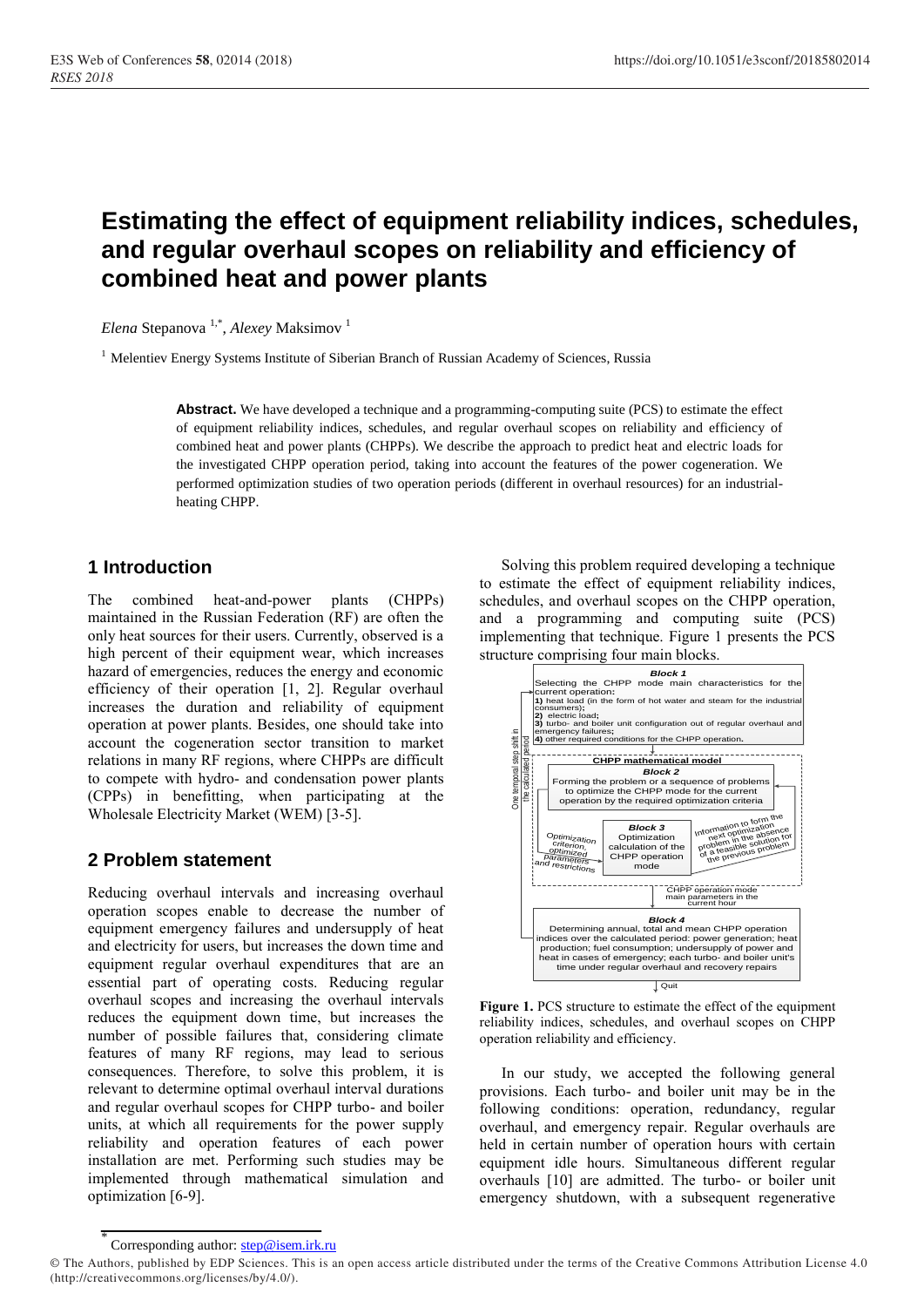repair, is addressed as a random event. After an emergency failure, a post-damage repair follows for a given renewal time. To simulate emergency failures, we use random-number generators. To more precisely estimate the selection of the overhaul schedule, it is desirable to address the CHPP operation period in 10 and more years. Over the addressed time interval, the CHPP operation mode main conditions are formed depending on necessity of detailing the problem solution for each hour, three, six, or twelve hours.

## **3 Block 1**

PCS Block 1 forms the CHPP mode main characteristics for the operation at the current instant. Figure 2 presents the PCS Block 1 structure.



**Figure 2.** Structure of the PCS Block 1 to estimate the effect of equipment reliability indices, schedules, and overhaul scopes on CHPP reliability and efficiency.

The set parameters for Block 1 are: the number of CHPP turbo- and boiler units, and their commissioning years; calculated period duration; periodicity and durations of regular overhauls; turbo- and boiler units' failure probabilities determined by the parameters of failure flows and recovery time for turbo- and boiler units after an emergency shut-down (statistical data); calculated and mean air temperature for each time interval, the CHPP calculated heat load; the day-aheadmarket (DAM) power estimated prices and probabilities of their appearance. The computed parameters are: the CHPP heat load (in the form of hot water), the price of the electric power and the composition of the capital equipment that is not under regular overhaul and emergency failures within the current calculated interval.

Due to the features of the CHPP combined power generation, we use the following approach to determine the heat and power loads at a power plant. Because the heat load of the hot-water supply (HWS) and of the CHPP heating depends directly on the air temperature, we address a year monthly, a month is split into three time intervals with the mean air temperature characteristic of each interval. The mean air temperature is obtained from meteorological data for the certain region in the last 10 years and more. Further, based on the air temperature, user's calculated load, and the HWS

share, we determine the HWS and the heating mean loads for the calculated time interval [11]. The heat energy supply in the form of steam for industrial consumers is accepted equal to the contract heat load in steam.

To determine the CHPP electric load, we use the approach explicitly described in [12, 13]. Its essence is as follows. For the WEM participants, the power scopes not covered by regulated contracts are sold at nonregulated prices within free contracts, at the DAM, and the balancing market. I.e., there is an electricity price uncertainty that causes an uncertainty of the CHPP electric power. The CHPP operation within electric load maxima is sufficiently difficult due to a poor maneuvering of major steam-electric generating units, especially for the plants with an inadequate number of peak hot-water boilers. At the same time, the electric power generated at a CHPP in the condensation mode is expensive; therefore, it is profitable to sell it within its price maxima periods.

In our study, we address a version of CHPP possible participation at the DAM. The CHPP electric output at the DAM  $(N^{CHPP})$  depends on the DAM price  $(\Pi^{DAM})$ . If  $\Pi^{DAM}$  is not less, than the price, profitable for CHPP in the condensation mode ( $H_{con}^{CHPP}$ ), the CHPP will bear the greatest possible electric load. If  $\mu_{DM}^{DAM}$  is less than  $\mu_{con}^{CHPP}$ , but not less than the price, at which the CHPP operating in the heat-extraction mode  $(\Pi_{\text{max }h}^{CHPP})$  agrees to sell its electric power, the plant will bear the greatest electric load (possible for the heatextraction mode) equal to  $N_{\text{max }h}^{CHPP}$ . Otherwise, the CHPP load will be minimally possible ( $N_{\text{min}h}^{CHPP}$ ). The specified assignment rules  $N^{CHPP}$  are determined through the following system of logical conditions.

$$
N^{CHPP} = \begin{cases} N_{con}^{CHPP}, & U_{con}^{CHPP} \leq U^{DAM} \\ N_{\text{max }h}^{CHPP}, & U_{con}^{CHPP} > U^{DAM} \geq U_{\text{max }h}^{CHPP} \\ N_{\text{min }h}^{CHPP}, & U_{\text{max }h}^{CHPP} > U^{DAM} \end{cases} \tag{1}
$$

Based on the statistical data analysis or predicted studies of supply point groups (SPGs), to which the addressed CHPP relates to, one may determine the probability of implementing of various values of  $U^{DAM}$ . As a result, we obtain probabilities  $P_1$ ,  $P_2$  ...  $P_n$ , corresponding to various DAM values  $H_1^{DAM}$ ,  $H_2^{DAM}$  ...,  $H_n^{DAM}$ , where *n* is the greatest possible DAM price. Herewith, the conditions  $0 \le P_i \le 1$ ,  $i = 1...n$ ,  $\sum_{i} P_i = 1$  $I_i$ <sup> $r_i$ </sup> *n i*  $P_i$  = 1 should be met.

## **4 Blocks 2 and 3**

Like one can see from Figure 1, after the formation of the CHPP main operation conditions, there occurs a transition to optimization problems. Optimization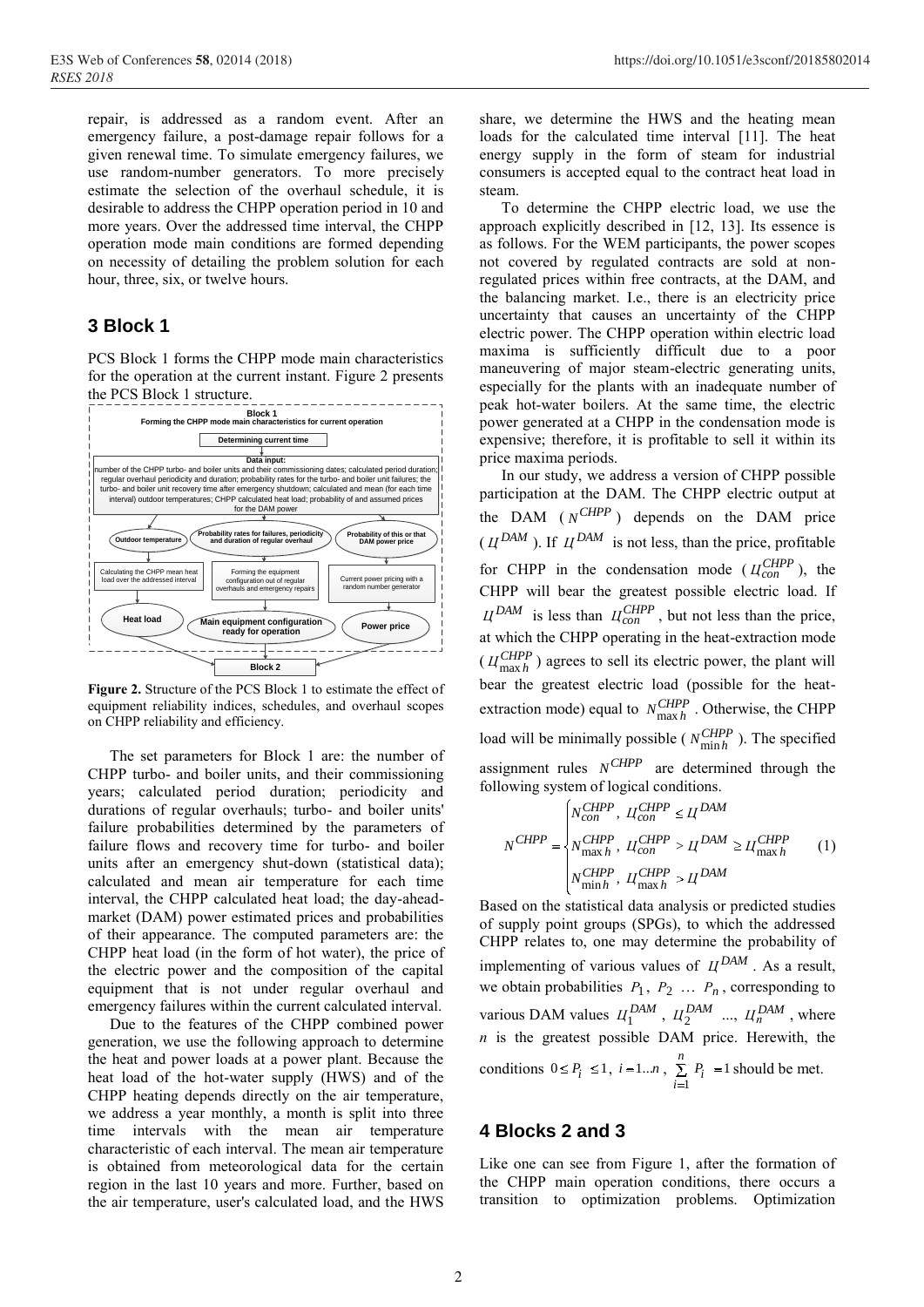calculations are performed through a CHPP mathematical model created by the Computerized Programming System (CPS PCS) developed earlier at the Melentiev Energy Systems Institute of the Siberian Branch of the Russian Academy of Sciences [7, 14]. The CHPP model comprises mathematical models for CHPP individual equipment elements. The models describe in detail the processes occurring in the equipment, and are based on physical laws and existing methods of calculating heat-and-power installations (HPIs) (energy and material balances of energy carriers, processes of expansion and compression of working substances, standard method for thermal calculation of a boiler unit, etc.).

The first problem to solve is the maximizing profit problem, when optimizing the main operating configuration created in Block 1 (the configuration out of regular overhauls and emergency failures). The technique of optimizing the equipment configuration is described in detail in [15, 16]. In the CHPP mathematical model under creation, we introduce auxiliary, material variables, whose variation from 0 to 1 (for one boiler or turbounit) enables to estimate the necessity to include/exclude this or that generating equipment in/out the CHPP operation.

Mathematical statement of the problem to gain additional profit from selling electric power at the DAM (when optimizing the equipment configuration) has the following view

$$
\max_{x,d,N} \Pr \,, \tag{2}
$$

under the conditions

$$
y = H(x, Q, N^{CHPP})
$$
,  $G(x, y, Q, N^{CHPP}) \ge 0$ , (3)

$$
B^{CHPP} = \varphi(x, y, Q, N^{CHPP}), \qquad (4)
$$

$$
N_{\text{min }h}^{CHPP} \le N^{CHPP} \le N_{con}^{CHPP}, \ \underline{x} \le \overline{x}, \tag{5}
$$

$$
0 \le d \le d^{\max} , \qquad (6)
$$

where  $\hat{y}$  is the vector of dependent optimized parameters (direct steam discharge for turbines, steam discharges from non-controllable turbine withdrawals, electric powers of turbines, pressure in non-controllable turbine withdrawals, etc.);  $x$  is the vector of independent optimized parameters (steam discharges in turbine condensers and steam discharges from regulated turbine withdrawals, pressure ahead of turbine regulating diaphragms, etc.); *Н* is the *p-*dimensional vector-function of restrictions-equalities; it includes the equations describing technological links among the scheme elements, energy and material balances of the CHPP technological scheme elements, etc.; *Q* is the vector of the power plant's heat load values;  $B^{CHPP}$  is the CHPP boiler-unit total fuel consumption;  $\overline{x}$  and  $\overline{x}$  are the vectors setting the intervals for the variation in the optimized parameters of the installation; *d* is the determined operating equipment configuration.

If the first problem has a feasible solution, then the second problem of the profit maximization is solved at already fixed equipment configuration obtained as a

result of solving the first problem. Fixation occurs as follows. The equipment configuration obtained by rounding the auxiliary variables to the proximal entire quantities may be considered optimal, if, as a result of solving the first problem, the  $|d_i - d_{N_i}| \leq \varepsilon$  condition is met for the obtained values of the operating aggregate auxiliary variables. Here,  $d_{N_i}$  is an entire quantity

meeting the  $0 \le d_{N_i} \le d^{\text{max}}$  condition,  $d^{\text{max}}$  is the

maximal given configuration of the operating equipment. In the optimization calculations through the given methodical approach, the value *ε* was accepted equal to 0,15 [16]. At the numerical value of the auxiliary variable (upon rounding) of this or that aggregate equal to 0, there occur logical conditions for its exclusion from calculating the CHPP operation mode. The mathematical statement of the second problem will correspond to (1- 5), but instead of Condition (6), the next condition is considered:

$$
d^t \in D \tag{7}
$$

where  $d^t$  is the fixed value for the vector of discrete variables *d*; *D* is the assemblage of optimally "suspicious" versions of the equipment configuration (it is formed taking into account the equipment in the operable state).

As a result of solving the second problem, we determine the CHPP operation mode that provides the consumers' needs in heat and power and gains the greatest possible profit at such a mode from selling power. In case of the DAM low price, we obtain the mode with the complete power supply to the consumers, but without CHPP participation at the DAM.

In cases of emergency failures of this or that equipment, or when a regular overhaul coincides with an emergency failure, solving the first problem may show that the CHPP, in such situations, is not able to provide the consumers with necessary supplies (heat load in the form of hot water and steam, and electric power generated by heat consumption). Then, we switch to solving a sequence of problems to minimize the energy undersupply to consumers. It is necessary to clarify in advance, what loads of the CHPP external consumers are subject to reducing, first of all. The CHPP electric and heat loads are ranked by "importance" degrees. Further, one solves (in the ascending order of "importance") a sequence of problems to minimize undersupplies of electric and heat loads of a power plant. In greater detail, these problems are described in [17].

Upon calculating the CHPP operation mode at a current instant, the following main indices are passed from Block 3 into Block 4: CHPP electric and heat loads, electric output for the CHPP internal needs, operating equipment configuration, fuel consumption, undersupplies of electric and heat energy, operation, reserve, regular overhaul, and recovery repair durations for each turbo and boiler unit. Next, by the PCS time meter, there occurs a time shift (1 hr, 3- or 6-hr, etc.), and the calculations continue until the entire calculated period is studied.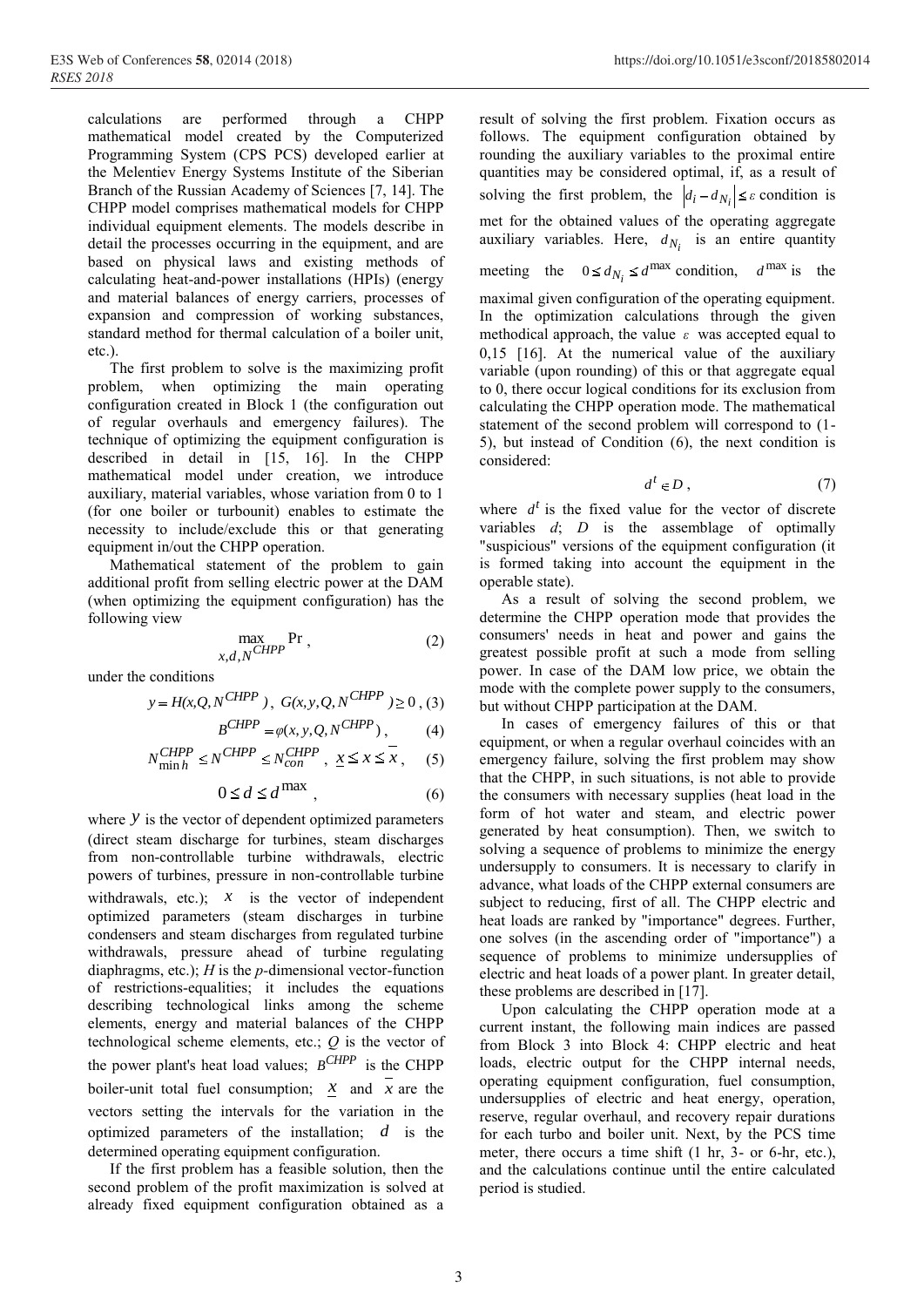## 5 Blocks 4

In Block 4, the CHPP operation indices - annual, total, and mean over the entire calculated period - are calculated: power generation, heat production, fuel consumption, power and heat undersupplies in emergency cases, operation, reserve, regular overhaul, and recovery repair durations for each turbo and boiler unit.

$$
\mathcal{I}_{ann}^{CHPP} = \sum_{i=1}^{n} N_i^{CHPP} T_i \ , \ \mathcal{I}_{c.p.}^{CHPP} = \sum_{k=1}^{K} \mathcal{I}_k^{CHPP} \ , \quad (8)
$$

$$
Q_{ann}^{CHPP} = \sum_{i=1}^{n} Q_{i}^{CHPP} T_{i} , Q_{c.p.}^{CHPP} = \sum_{k=1}^{K} Q_{k}^{CHPP} , \qquad (9)
$$

$$
B_{ann}^{CHPP} = \sum_{i=1}^{n} B_i^{CHPP} T_i, \ B_{c.p.}^{CHPP} = \sum_{k=1}^{K} B_k^{CHPP} , \qquad (10)
$$

$$
\Delta \mathcal{I}^{CHPP}_{ann} = \sum\limits_{i=1}^{n} (N^{r}_{i} - N^{ac}_{i}) T_{i} \; , \nonumber \\ \Delta \mathcal{I}^{CHPP}_{c.p.} = \sum\limits_{k=1}^{K} \Delta \mathcal{I}^{CHPP}_{k} \; , \eqno(11)
$$

$$
\Delta Q_{ann}^{CHPP} = \sum_{i=1}^{n} (Q_i^r - Q_i^{ac}) T_i , \ \Delta Q_{c.p.}^{CHPP} = \sum_{k=1}^{K} \Delta Q_k^{CHPP} , \ (12)
$$

where,  $\partial_{ann}^{CHPP}$  is the CHPP annual power generation;  $\mathcal{I}_{c.p.}^{CHPP}$  is the CHPP power generation for the calculated period K comprising k years;  $N_i^{CHPP}$  is the CHPP power output in the *i*-mode;  $T_i$  is the time interval (1 hr in this paper);  $Q_{ann}^{CHPP}$  is the CHPP annual heat production;  $Q_{c.p.}^{CHPP}$  is the CHPP heat production over the calculated period K;  $Q_i^{CHPP}$  is the CHPP heat production in the *i*-mode;  $B_{ann}^{CHPP}$  is the CHPP annual  $B_{c.p.}^{CHPP}$  is the CHPP fuel fuel consumption; consumption over the calculated period K;  $B_i^{CHPP}$  is the CHPP fuel consumption in the *i*-mode;  $\Delta \mathfrak{I}^{CHPP}_{ann}$  is the annual power undersupply to consumers;  $\Delta \mathcal{I}_{c.n}^{CHPP}$  is the power undersupply to consumers over the calculated period  $K$ ;  $N_i^r$  is the required minimally-possible power output generated at the heat consumption by the CHPP operating turbounits in the *i*-mode;  $N_i^{ac}$  is the actual maximally-possible power output in the  $i$ -mode;  $\Delta Q_{ann}^{CHPP}$  is the annual heat undersupply to consumers;  $\Delta Q_{c.p.}^{CHPP}$  is the heat undersupply to consumers over the calculated period  $K$ ;  $Q_i^r$  is the required heat supply to consumers in the *i*-mode;  $Q_i^{ac}$  is the actual heat supply to consumers in the  $i$ -mode;  $n$  is the total number of modes per year.

To estimate the effect of various schedule versions, of the regular overhaul scopes, and of the equipment reliability indices on the CHPP operation efficiency in general, one may use the obtained mean-annual values for the entire calculated period, because all the annual indices depend on random values (possible emergency failures and probabilities of this or that DAM price).

$$
\overline{\mathcal{I}}_{c.p.}^{CHPP} = \overline{\mathcal{I}_{c.p.}^{CHPP}} / \overline{Q_{c.p.}^{CHPP}} = \overline{\mathcal{Q}_{c.p.}^{CHPP}} / K , (13)
$$
\n
$$
\overline{B_{c.p.}^{CHPP}} = \overline{B_{c.p.}^{CHPP}} / K , (14)
$$

$$
\overline{\Delta 3}_{c.p.}^{CHPP} = \Delta 3_{c.p.}^{CHPP} / K, \overline{\Delta Q}_{c.p.}^{CHPP} = \Delta \mathcal{Q}_{c.p.}^{CHPP} / K, (15)
$$

where  $\overline{5}_{c.p.}^{CHPP}$  is the arithmetic mean value for the CHPP power generation over the calculated period K comprising k years;  $\overline{Q}_{c.p.}^{CHPP}$  is the arithmetic mean value for the CHPP heat production over the calculated period  $K$ ;  $\overline{B_{c.p.}}$  is the arithmetic mean value for the CHPP fuel consumption over the calculated period K;  $\overline{\Delta_{C, p}}$ is the arithmetic mean value for the power undersupply to consumers over the calculated period K;  $\overline{\Delta Q}_{c.p.}^{CHPP}$  is the arithmetic mean value for the heat undersupply to consumers over the calculated period  $K$ .

We suggest using the set energy supply assurance coefficient for each kind of energy produced by the CHPP as the CHPP complex reliability indices:  $k_c = 1 - \Delta \frac{3}{4}$ , where  $\Delta \frac{3}{4}$ , are the actual undersupply and the set supply of the energy for a certain period, respectively.

#### **6 Example**

The technique to estimate the effect of the CHPP reliability parameters, schedules, and regular overhaul scopes on the reliability and efficiency of its operation was tested by an example of an industrial-heating CHPP. Figure 3 shows its simplified flowsheet.



Figure 3. CHPP simplified flowsheet. Designations: 1 - a group of BKZ-420-140 steam boilers  $(4 \text{ pcs})$ ; 2 - a group of BKZ-500-140 steam boilers (2 pcs); 3 - a BKZ-500-140 steam boiler; 4 - a BKZ-820-140 steam boiler; 5 - a group of PT-60-130/13 steam turbines (2 pcs); 6, 7 - T-175/210-130 steam turbines;  $8 - a T - 185/220 - 130$  steam turbine;  $9 - 13$  - pressurereducing desuperheating stations; 14-19 - own network water heaterline heaters for the T-175/210-130 and T-185/220-130 turbines, respectively; 20 - a group of make-up water heaters; 21 - a group of plant main network water heaters..

In our study, we addressed two versions of the CHPP operation period. The versions differed in the overhaul period. Table 1 provides the input data. Table 2 presents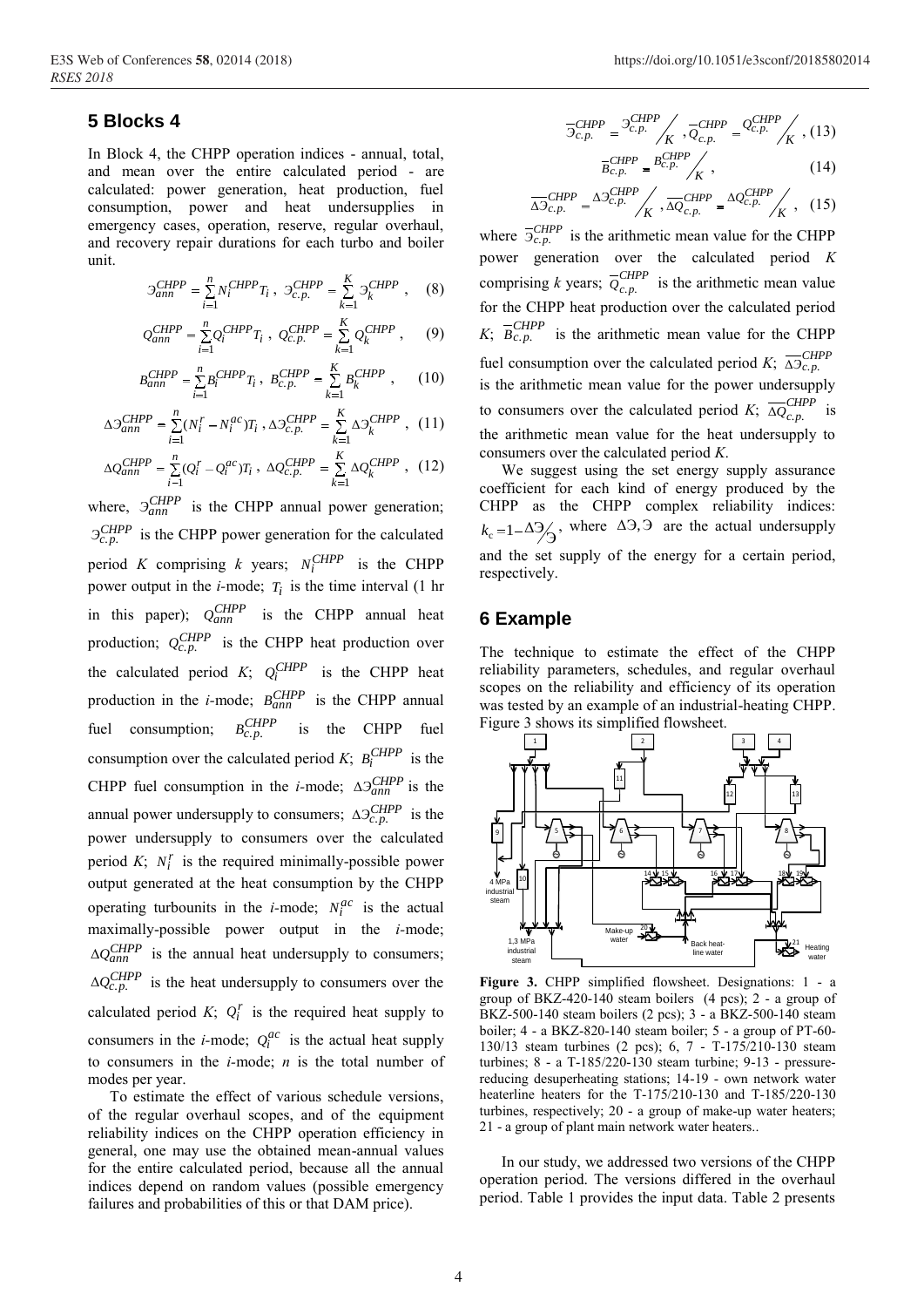the power prospective DAM prices and their appearance probabilities. These data were obtained based on statistical sampling for the characteristic period [12]. The price of the fuel used was 1400 rbl./t.s.f.

| Table 1. Calculation input data. |  |
|----------------------------------|--|
|----------------------------------|--|

| <b>Parameters</b>               | <b>Version 1</b> | <b>Version 2</b> |
|---------------------------------|------------------|------------------|
| Calculated period/step, yrs/hrs | 15/6             | 15/6             |
| CHPP installed electric power,  | 655              | 655              |
| <b>MW</b>                       |                  |                  |
| Calculated heat load, Gcal/hr   | 1147             | 1147             |
| Probability of the boiler unit  | 0,0289           | 0,0289           |
| emergency failure, net          |                  |                  |
| Boiler unit recovery time after | 38               | 38               |
| emergency failure, hrs          |                  |                  |
| Probability of the turbounit    | 0,0197           | 0,0197           |
| emergency failure, net          |                  |                  |
| Turbounit recovery time after   | 68               | 68               |
| emergency failure, hrs          |                  |                  |
| General overhaul:               |                  |                  |
| - overhaul period, hrs          | 33000            | 46               |
| - overhaul duration, CDs        | 34000            | 46               |
| Mean overhaul:                  |                  |                  |
| - overhaul period, hrs          | 9000             | 24               |
| - overhaul duration, CDs        | 9500             | 24               |
| 1st class current overhaul:     |                  |                  |
| - overhaul period, hrs          | 2900             | 10               |
| - overhaul duration, CDs        | 2920             | 10               |
| 2nd class current overhaul:     |                  |                  |
| - overhaul period, hrs          | 1900             | 5                |
| - overhaul duration, CDs        | 2000             | 5                |

**Table 2.** Prospective electric power DAM prices and their appearance probabilities.

| <b>Items</b>             | <b>Values</b> |       |       |       |                     |                        |                                        |                 |       |       |
|--------------------------|---------------|-------|-------|-------|---------------------|------------------------|----------------------------------------|-----------------|-------|-------|
| Price,<br>rbl./M<br>W hr | $\circ$       | 100   | 200   | 300   | 400                 | 500                    | 600                                    | 700             | 800   | 900   |
| Proba-<br>bility         | 0,006         | 0,011 | 0,024 | 0,049 | ,164<br>$\mathbf 0$ | 318<br>$\ddot{ }$<br>0 | 274<br>$\ddot{\phantom{1}}$<br>$\circ$ | ,120<br>$\circ$ | 0,031 | 0,003 |

As a result of the optimization calculations for the CHPP operation two versions, we obtained the CHPP operation annual indices, and, based on them, the meanannual values for a fifteen-year period. Table 3 provides the main mean values for the CHPP operation over a 15 yr period.

| <b>Parameters</b>                   | <b>Version 1</b> | <b>Version 2</b> |
|-------------------------------------|------------------|------------------|
| Power generation, kiloMW hr         | 2070,9           | 2091,6           |
| Power generation by heat-           | 1848,3           | 1866,8           |
| extraction cycle, kiloMW hr         |                  |                  |
| Power generation by                 | 222,6            | 224,8            |
| condensation cycle, kiloMW hr       |                  |                  |
| Power supply, kiloMW hr             | 1776,8           | 1794,6           |
| Heat supply, kiloGkal               | 4025,3           | 4065,6           |
| Standard fuel consumption,          | 986.9            | 996,8            |
| kilotons of s.f.                    |                  |                  |
| Turbounits' operation hours, hr.    | 22775            | 23003            |
| Turbounits' hours in reserve, hr.   | 15714            | 15871            |
| Turbounits' hours under             |                  |                  |
| overhaul, hr.:                      | 5312             | 5157             |
| - regular;                          | 4662             | 4500             |
| - emergency.                        | 650              | 657              |
| Boiler units' hours in operation,   | 29751            | 30049            |
| hr.                                 |                  |                  |
| Boiler units' hours in reserve, hr. | 31167            | 31479            |
| Boiler units' hours under           |                  |                  |
| overhaul, hr.:                      | 9163             | 8915             |
| - regular;                          | 7609             | 7345             |
| - emergency.                        | 1554             | 1570             |
| Power undersupply, kiloMW hr        | 0,149            | 0,151            |
| Heat undersupply, kiloGcal          | 37,7             | 38,1             |
| Power set supply coefficient        | 0,999            | 0,999            |
| Heat set supply coefficient         | 0,990            | 0,990            |
| CHPP possible additional profit     | 166,9            | 168,9            |
| from DAM power selling, mln.        |                  |                  |
| rbl.                                |                  |                  |

**Table 3.** Main mean-annual CHPP operation indices for 15-yr period.

Like one can see from Table 3, Version 2, different from Version 1 in longer overhaul periods for turbo and boiler units, has a little higher production and supply of the power and heat, than that of Version 1. Also, Version 2 features lesser total time for the equipment regular overhaul (4500 hrs), but shows a little longer period for the equipment emergency repair (657 hrs). The set energy supply assurance coefficients for both versions are within 0,990-0,999, which evidences high reliability of supply to consumers. A possible mean extra profit from the DAM sale of power is 2 mln. rbl.  $(1,1, 1\%)$ higher in Version 2, than that of Version 1 over the entire period. Under real conditions, the heat and power undersupply damage should be estimated for particular consumers, and it will depend both on economic factors and on the hazard of negative consequences for each consumer. To approximately estimate the damage from emergency breaks in the power supply within a public grid with different consumers, one may use averaged data on reparations to consumers with the value of about 70 rbl/kW hr. [18]. The values for a possible damage from the CHPP power undersupply will be 10,3 mln. rbl and 10,4 mln. rbl. for Versions 1 and 2, respectively. The difference is under 1%. At the Irkutsk Oblast mean heat rate of 985 rbl./Gcal [19], the heat undersupply for Versions 1 and 2 (in monetary terms) will be roughly 37,1 mln. rbl. and 37,5 mln. rbl., respectively. The difference is 1%. Considering that the presented approximate economic estimate from the energy undersupply shows inessential difference between the versions, and that the equipment in Version 2 has a